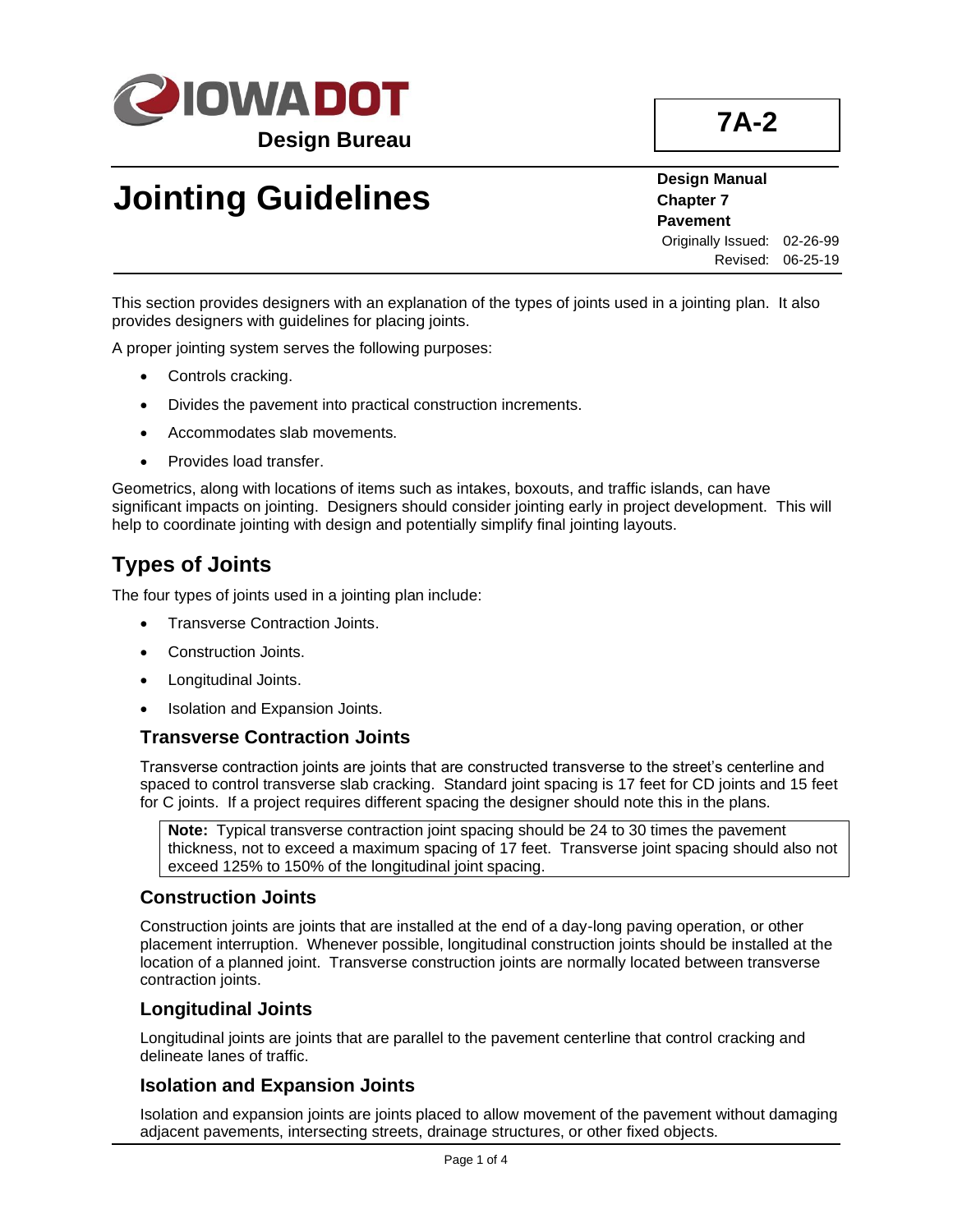## **Jointing Guidelines**

Listed below are some general guidelines to follow when laying out a jointing plan for PCC Pavement. They are listed in order of importance. If all of the guidelines outlined below cannot be met, those towards the top of the list should receive priority. Refer to the latest version of the [SUDAS Standard](https://iowasudas.org/manuals/specifications-manual/)  [Specifications](https://iowasudas.org/manuals/specifications-manual/) for further guidance in urban areas.

- 1. Joints should be at least 2 feet long. This is the minimum length required to establish a joint.
- 2. Ninety-degree angles are preferred between two joints and between a joint and the free edge of the pavement. Angles as small as 70 degrees may be used, but angles less than 70 degrees should not be used.
- 3. The number of joints intersecting at one point should not exceed four.
- 4. Longitudinal joints should be placed according to the **Typical Components**. For mainline pavements, longitudinal joints are spaced at lane pavement width – 12 feet. Consult the [Pavement Design Engineer](01B-02/PavementDesignEngineer.pdf) for special cases.
- 5. The pavement width should be kept the same throughout a project, if possible, to simplify construction and jointing. Standard paving widths need to be in 1 foot increments.
- 6. The C transverse joint is the primary transverse joint used when the pavement thickness is less than 8 inches. It normally has a maximum spacing of 15 feet. However, the spacing of C joints used in shoulders should match the spacing of the mainline joints, even if the mainline joint spacing is greater than 15 feet.
- 7. The CD transverse joint is the primary transverse joint used when the pavement thickness is 8 inches or greater. It has a maximum spacing of 17 feet. If the joint length is 2 feet, a C joint should be used instead of the CD.
- 8. On non-primary side roads and intersection returns connecting to the mainline, C joints may be used if the design year truck volumes are less than 200 vpd (regardless of the pavement thickness). Consult th[e Pavement Design Engineer](01B-02/PavementDesignEngineer.pdf) for the appropriate transverse joint to use on primary routes with design year truck volumes less than 200 vpd.
- 9. A minimum spacing of 12 feet for transverse joints should be used.
- 10. Avoid unnecessary angles and bends in the length of a joint. This complicates the design and makes it difficult to construct. Angles can lock joints that are meant to move.
- 11. If possible, maintain a joint as either working or non-working throughout its length. Joints that allow movement are considered working and joints that prevent movement are considered nonworking. See the Thermal Movement column in Tables 1 and 2.
- 12. Any section that may be manually paved (crossovers, intersection returns, etc.) should be able to be broken up so the entire area does not have to be paved all at one time. Use jointing that gives the contractor the option to pave the area in sections.
- 13. The [Pavement Design Engineer](01B-02/PavementDesignEngineer.pdf) should be consulted to determine if a KT-3 or an L-3 longitudinal joint is required if the pavement width is greater than "W" given a pavement thickness of "T".

| T (inches) | W (feet) |
|------------|----------|
| 8          | 60       |
| 9          | 56       |
| 10         | 52       |
| 11         | 48       |
| 12         | 44       |
| 13         | 40       |

14. Joint dimensions are normally rounded to the nearest foot.

The DW joint is not shown on the jointing layout. Using the DW joint to aid in the placement of concrete is the contractor's option.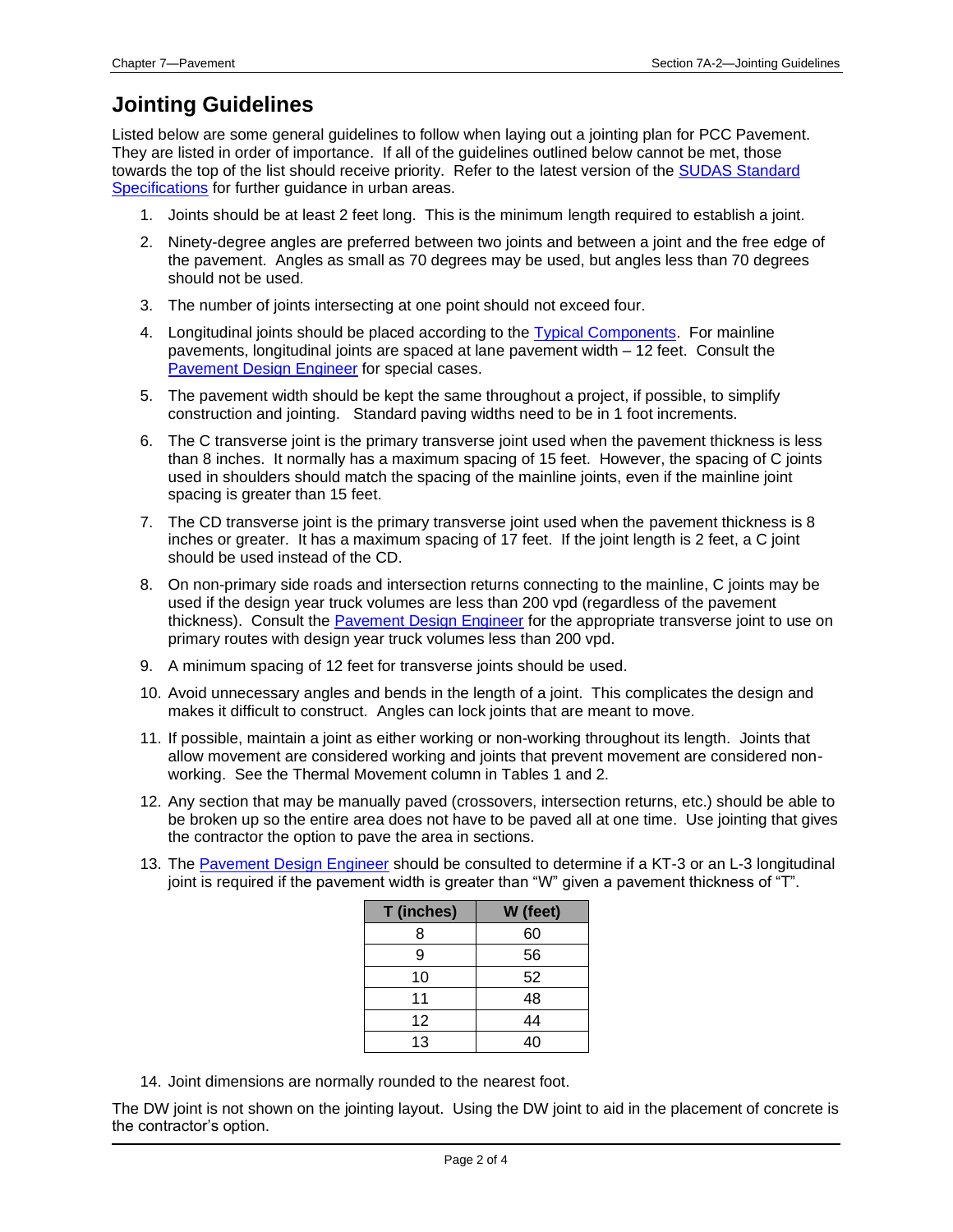## **Transverse and Longitudinal Joint Characteristic Summaries**

Tables 1 and 2 summarize information on the various joints used by the Iowa DOT, including the joint type, the method of load transfer, and whether the joint allows or prevents thermal movement.

|              |           | <b>Method of</b><br>Load<br><b>Transfer</b> |         |           |                              |                             | <b>Thermal Movement</b>            |                                           |                                                                                                                                         |
|--------------|-----------|---------------------------------------------|---------|-----------|------------------------------|-----------------------------|------------------------------------|-------------------------------------------|-----------------------------------------------------------------------------------------------------------------------------------------|
| <b>Joint</b> | Expansion | Aggregate<br>Interlock                      | Tie Bar | Dowel Bar | Doweled to allow<br>movement | Tied to prevent<br>novement | Expansion joint<br>allows movement | allows movement<br>reinforcing<br>Lack of | <b>Comments</b>                                                                                                                         |
| B            |           |                                             |         |           |                              |                             |                                    | X                                         | Used between dissimilar materials or when<br>other joints are not suitable.                                                             |
| $\mathbf{C}$ |           | X                                           |         |           |                              |                             |                                    | X                                         | Transverse joint used when $T < 8$ ". May<br>also be used on non-primary routes if<br>design year truck volume is less than 200<br>vpd. |
| <b>CD</b>    |           | X                                           |         | X         | X                            |                             |                                    |                                           | Transverse joint used when $T \geq 8$ ". Use C<br>joint when joint length is 2'.                                                        |
| <b>CT</b>    |           | X                                           | X       |           |                              | X                           |                                    |                                           | Specialty tied contraction joint.                                                                                                       |
| <b>DW</b>    |           |                                             | X       |           |                              | $\pmb{\mathsf{x}}$          |                                    |                                           | Used by contractor as a stopping point.                                                                                                 |
| <b>HT</b>    |           |                                             | X       |           |                              | X                           |                                    |                                           | Used at the end of rigid pavement prior to<br>placement of second slab.                                                                 |
| <b>RD</b>    |           |                                             |         | X         | X                            |                             |                                    |                                           | Joint between new and existing<br>pavements, dowels are used.                                                                           |
| <b>RT</b>    |           |                                             | X       |           |                              | X                           |                                    |                                           | Joint between new and existing<br>pavements, tie bars are used.                                                                         |
| $CF-1$       | X         |                                             |         |           |                              |                             | X                                  |                                           | 2" expansion joint.                                                                                                                     |
| $CF-2$       | x         |                                             |         |           |                              |                             | X                                  |                                           | 21/2" expansion joint.                                                                                                                  |
| $CF-3$       | X         |                                             |         |           |                              |                             | X                                  |                                           | 3" expansion joint.                                                                                                                     |
| $CF-4$       | X         |                                             |         |           |                              |                             | X                                  |                                           | 31/2" expansion joint.                                                                                                                  |
| E            | X         |                                             |         |           |                              |                             | X                                  |                                           | 1" expansion joint.                                                                                                                     |
| <b>ED</b>    | X         |                                             |         | X         | X                            |                             | X                                  |                                           | 1" doweled expansion joint.                                                                                                             |
| <b>EE</b>    | X         |                                             |         | X         | X                            |                             | X                                  |                                           | 2" doweled expansion joint.                                                                                                             |
| EF           | X         |                                             |         | X         | X                            |                             | X                                  |                                           | 31/2" doweled expansion joint.                                                                                                          |
| <b>ES</b>    | X         |                                             |         |           |                              |                             | X                                  |                                           | Used in curb to match expansion joint in<br>pavement.                                                                                   |

#### **Table 1: Summary of Transverse Joints**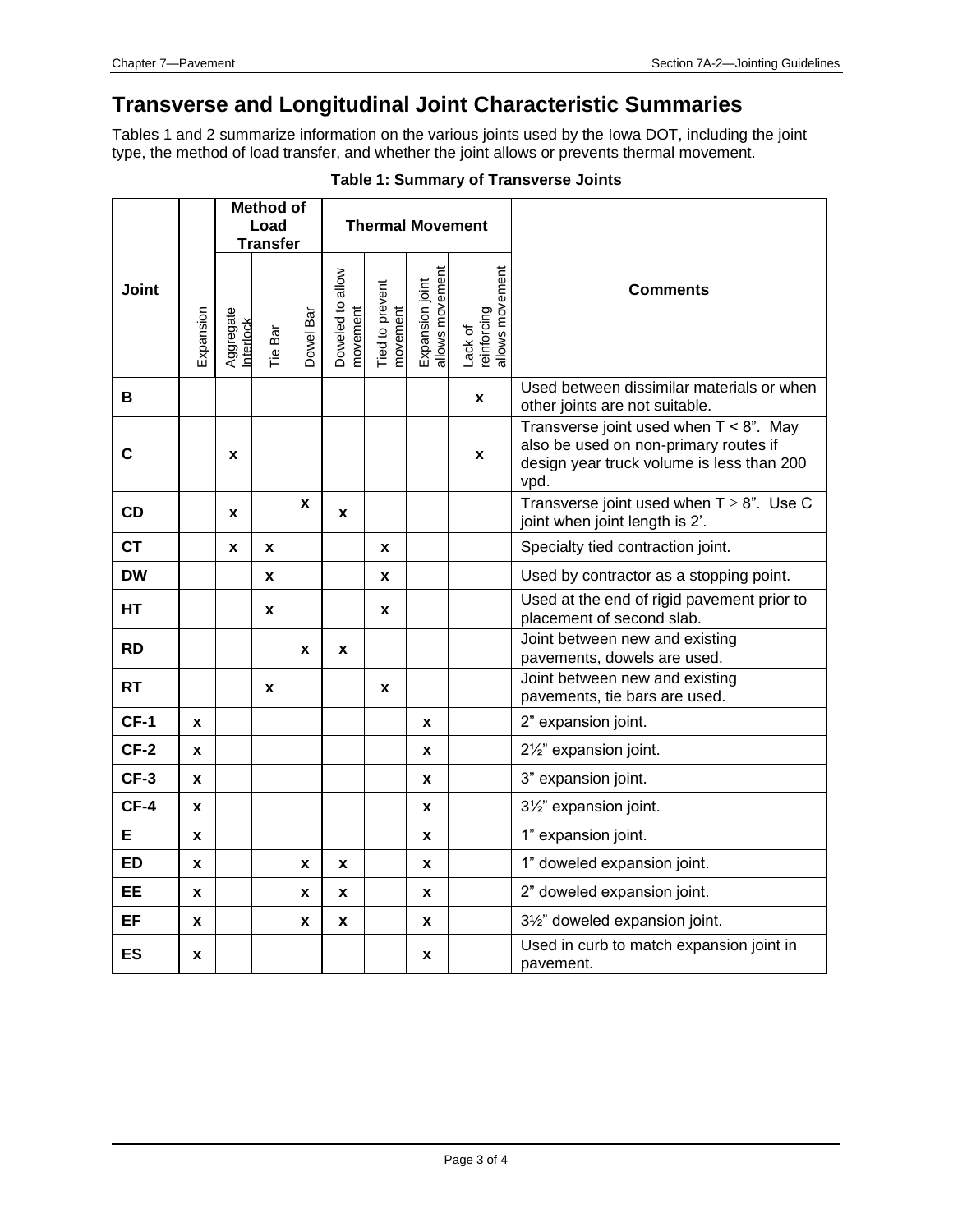|             | <b>Method of Load</b><br><b>Transfer</b> |        |         |           | <b>Thermal Movement</b>      |                             |                                    |                                           |                                                                             |
|-------------|------------------------------------------|--------|---------|-----------|------------------------------|-----------------------------|------------------------------------|-------------------------------------------|-----------------------------------------------------------------------------|
| Joint       | Aggregate<br><b>Interlock</b>            | Keyway | Tie Bar | Dowel Bar | Doweled to allow<br>novement | Tied to prevent<br>movement | allows movement<br>Expansion joint | allows movement<br>reinforcing<br>Lack of | Comments*                                                                   |
| B           |                                          |        |         |           |                              |                             |                                    | X                                         | Used between dissimilar materials or<br>when other joints are not suitable. |
| <b>BT-1</b> |                                          |        |         |           |                              | X                           |                                    |                                           | Longitudinal joint used when $T < 8$ ".                                     |
| <b>BT-2</b> |                                          |        |         |           |                              | X                           |                                    |                                           | Used when L-2 and the KT-2 are not<br>possible, $T \geq 8$ ".               |
| $BT-3$      |                                          |        |         |           |                              | X                           |                                    |                                           | Joint used between new and existing<br>pavements, tie bars are used.        |
| <b>BT-4</b> |                                          |        |         |           |                              | X                           |                                    |                                           | Joint used between new and existing<br>pavements, tie bars are used.        |
| <b>BT-5</b> |                                          |        |         |           |                              | X                           |                                    |                                           | Joint used between new and existing<br>pavements, tie bars are used.        |
| E           |                                          |        |         |           |                              |                             |                                    |                                           | 1" expansion joint.                                                         |
| K           |                                          | X      |         |           |                              |                             |                                    | X                                         | $T > 8$ ", minimal usage.                                                   |
| <b>KS-1</b> |                                          | X      |         |           |                              | X                           |                                    |                                           | Used in single reinforced pavements.                                        |
| $KS-2$      |                                          | x      |         |           |                              | x                           |                                    |                                           | Used in double reinforced<br>pavements.                                     |
| $KT-1$      |                                          | X      |         |           |                              | X                           |                                    |                                           | Longitudinal joint used when T< 8"                                          |
| $KT-2$      |                                          | X      |         |           |                              | X                           |                                    |                                           | Longitudinal joint used when $T \geq 8$ ".                                  |
| <b>KT-3</b> |                                          | X      |         |           |                              | X                           |                                    |                                           | Longitudinal joint used with<br>pavements of large width.                   |
| $L-1$       | x                                        |        |         |           |                              | X                           |                                    |                                           | Longitudinal joint used when $T < 8$ ".                                     |
| $L-2$       | x                                        |        |         |           |                              | X                           |                                    |                                           | Longitudinal joint used when $T \geq 8$ ".                                  |
| $L-3$       | x                                        |        |         |           |                              | X                           |                                    |                                           | Longitudinal joint used with<br>pavements of large width.                   |

\*Note that some joints may be used interchangeably depending on the paving sequence. Refer to [PV-](../SRP/IndividualStandards/pv101.pdf)[101](../SRP/IndividualStandards/pv101.pdf) for further details.